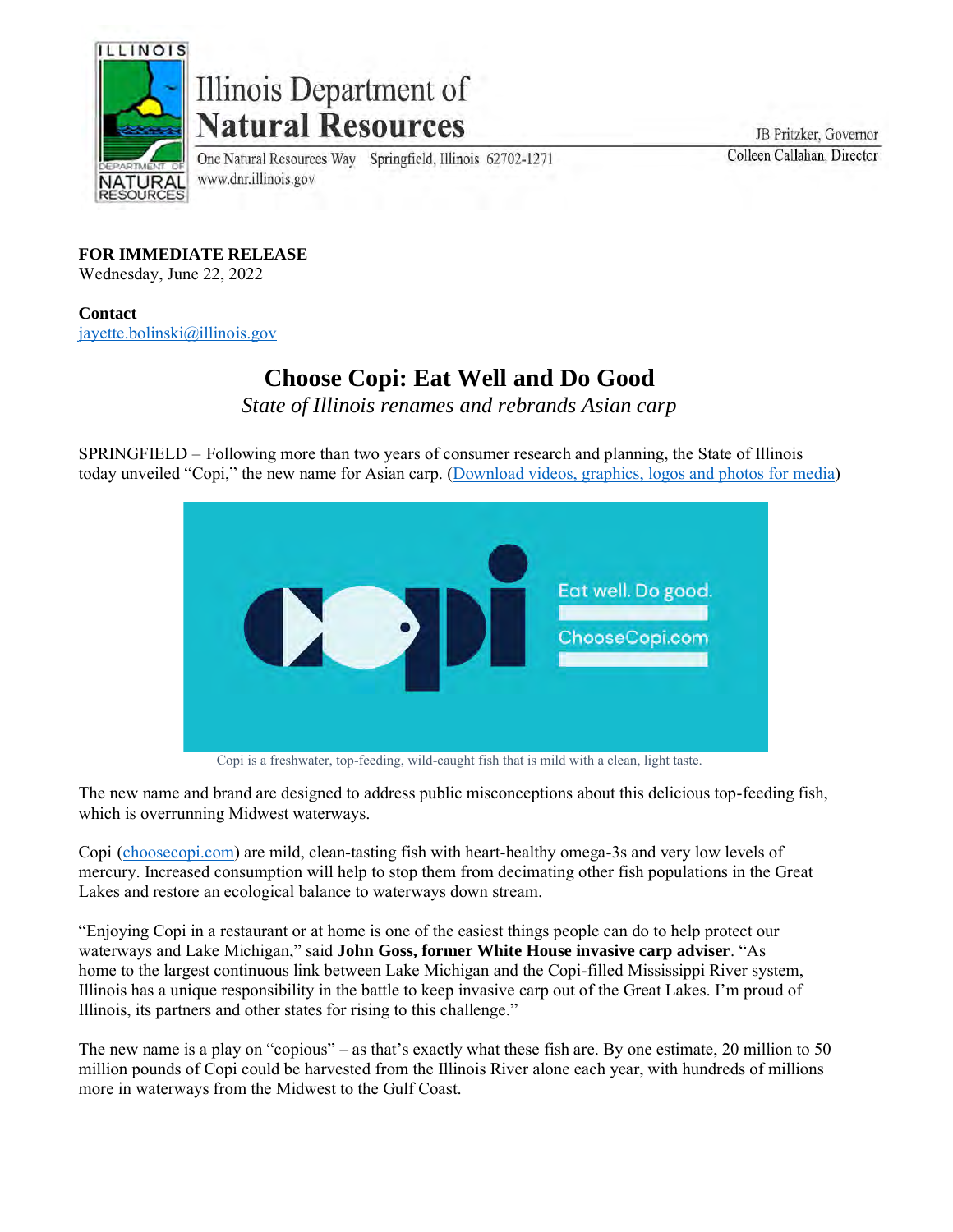

Save our Lakes and Rivers poster

Changing a fish's name has been a tried-and-true strategy for other fish. Orange roughy was originally known as slimehead; Chilean sea bass was known as Patagonian toothfish (it's not even a bass); and peekytoe crab was once known as mud crab. This strategy has been used for more than fish: exporters introduced Chinese gooseberries as "kiwi," for instance.

"Copi is a great name: Short, crisp and easy to say. What diner won't be intrigued when they read Copi tacos or Copi burgers on a menu?" said **Illinois Department of Natural Resources Director Colleen Callahan**. "It's a tasty fish that's easy to work with in the kitchen and it plates beautifully. Every time we've offered samples during the Illinois State Fair, people have walked away floored by how delicious it is."

As part of today's launch, 21 chefs and retailers have committed to putting Copi on their menus or in their stores, and 14 processors, manufacturers and distributors are making Copi products available.

"Copi is more savory than tilapia, cleaner tasting than catfish, and firmer than cod," said "Chopped" **champion and chef Brian Jupiter**, who revealed the new name and will serve Copi at his Ina Mae Tavern in Chicago. "It's the perfect canvas for creativity – pan fried, steamed, broiled, baked, roasted or grilled. Copi can be ground for burgers, fish cakes, dumplings and tacos."

A list of recommended recipes using Copi can be viewed at [ChooseCopi.com.](http://choosecopi.com/)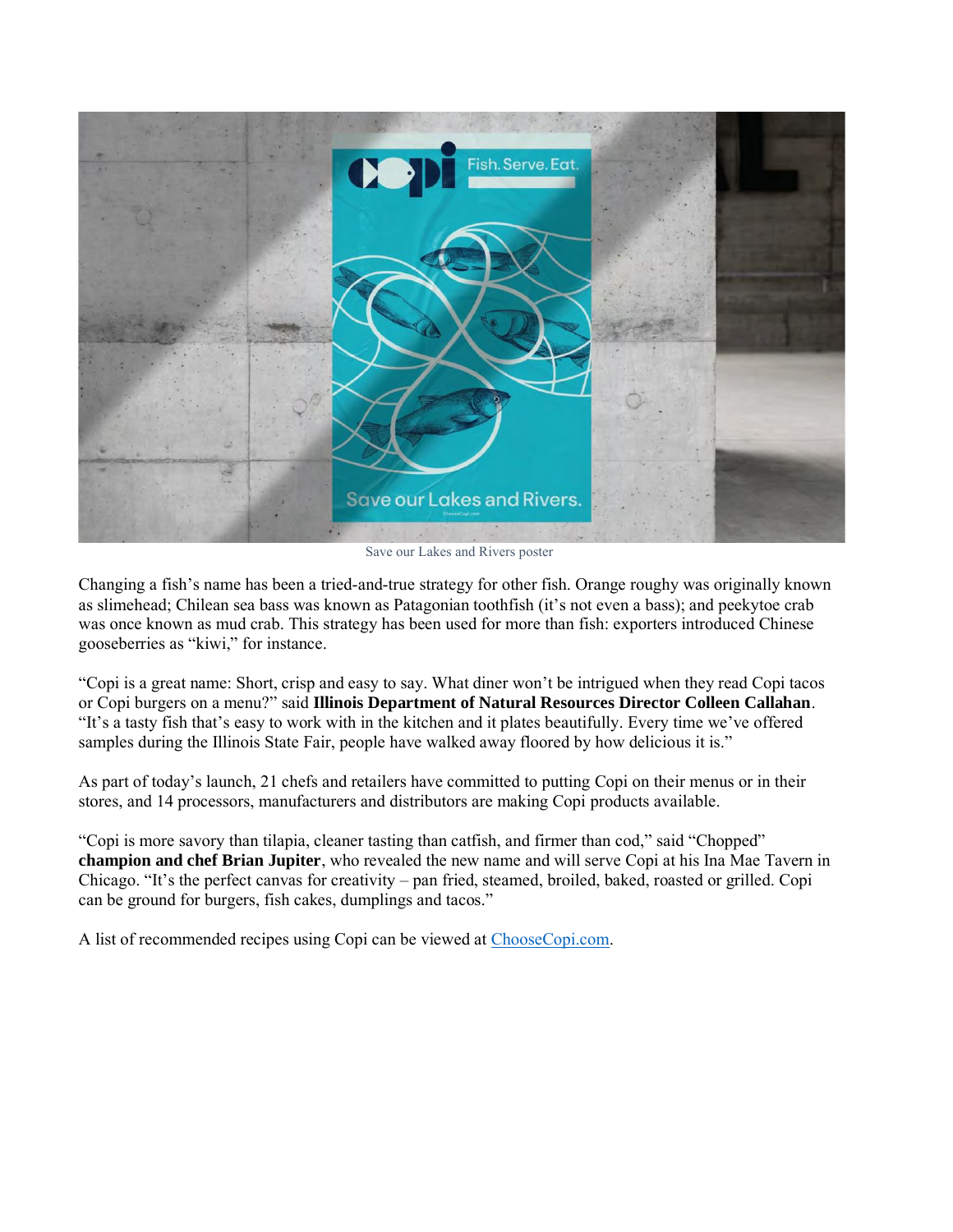

Copi Po' Boy prepared by chef Brian Jupiter

Consumers can purchase Copi at the following locations:

- Ina Mae Tavern in Chicago: Copi po'boy.
- Dirk's Fish & Gourmet Shop in Chicago: Copi Cuban sliders and Copi bolognese.
- Gaijin in Chicago: Smoked Copi dish.
- Herb in Chicago: Copi appetizer.
- Calumet Fisheries in Chicago: Smoked Copi for carryout.
- Kelleher's Irish Pub in Peoria, Ill.: Copi slider.
- Carter's Fish Market in Springfield, Ill.: Deep-fried Copi.
- Cash Saver in Camden, Tenn.: Copi strips.
- Tabard Inn in Washington, D.C.: Copi Dim Sum.
- Cristaudo's in Carbondale, Ill.
- Sushi Grove in Buffalo Grove, Ill.: Copi sushi.
- A. Fusion in Matteson, Ill.: Variety of Copi dishes.
- Lakeway IGA in Paris, Tenn.: Copi strips.
- Schafer Fisheries Market in Fulton, Ill.: Variety of Copi items.
- Watson Lake Inn in Prescott, Ariz.: Custom prepared Copi dishes.
- Kubo Sushi and Sake Lounge in Elgin, Ill.: Copi sushi.
- The Meat Shoppe in Union City, Tenn.: Copi strips.
- The Norwegian in Rockford, Ill.
- Max's Deli in Highland Park, Ill.: Smoked Copi.
- Trolinger's in Paris, Tenn.
- Mole Village Restaurant in Chicago: Copi tacos.

Chefs and grocers can purchase Copi from the following processors, manufacturers and distributors:

- Kencor Ethnic Foods in Canton, Ill. (processor, manufacturer of Copi bouillon)
- River Sun Group in Chicago (processor, manufacturer of Copi cakes)
- Schafer Fisheries in Thomson, Ill. (processor)
- Third Generation SFD in Bronx, N.Y. (distributor, Fulton Fish Market)
- Seafood Merchants in Vernon Hills, Ill. (distributor for Illinois, Wisconsin)
- Sorce Freshwater/Midwest Fish Co-Op in East Peoria, Ill. (processor)